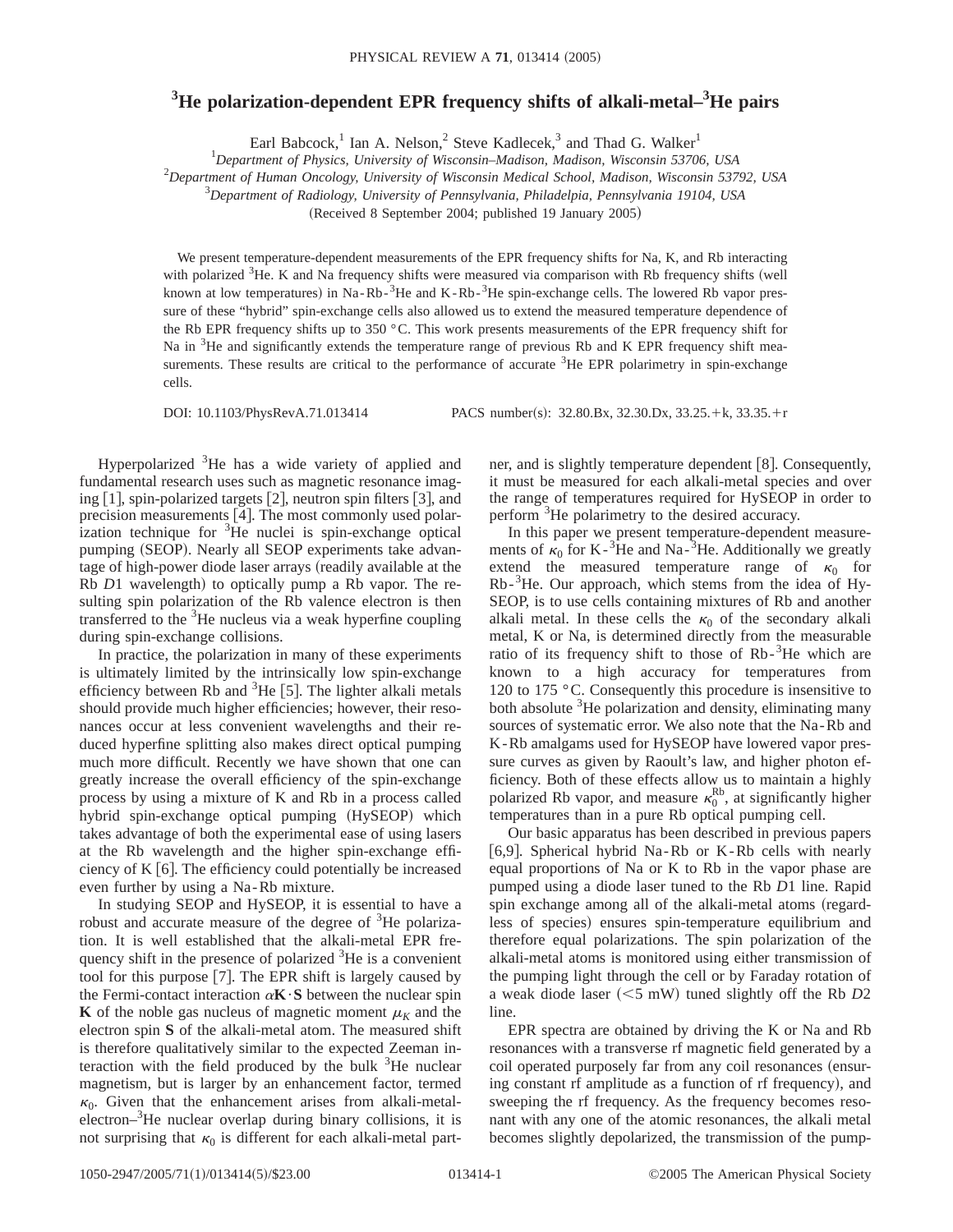

FIG. 1. EPR spectrum of  $^{23}$ Na,  $^{85}$ Rb, and  $^{87}$ Rb. The notation  $-2 \leftrightarrow -1$  stands for the  $m=-2$  to  $m'=-1$  transition. Note if the alkali metal were not fully polarized the  $m=-F+1 \leftrightarrow m'=-F+2$ peaks would be visible; a full description of this is given in [9].

ing light lessens, and the plane of polarization of the probe light changes. An example spectrum is shown in Fig. 1. Equivalently, one could obtain the spectra by holding the EPR frequency constant and sweeping the magnetic field. There is a tremendous amount of information in these spectra, but we focus in this paper on the dependence of the resonance frequencies on the nuclear spin polarization of the <sup>3</sup>He atoms.

The frequency shift of the alkali-metal  $m=-F$  to  $m=-F$  $+1$  EPR line due the polarized  ${}^{3}$ He in a cell of spherical geometry is  $[7]$ 

$$
\Delta \nu_0 = \frac{8\pi}{3} \frac{g_s \mu_B}{(2I+1)h} (1+\epsilon) \kappa_0 \mu_K [\text{He}] P_{\text{He}},\tag{1}
$$

where  $\epsilon$  is the magnetic moment correction factor, to be discussed further below,  $\mu_K/h = 1.6215$  kHz/G is the magnetic moment of  ${}^{3}$ He,  $\kappa_0$  is the frequency shift enhancement factor,  $\mu_B$  is the Bohr magneton,  $g_s$  is the electron *g* factor, [He] is the <sup>3</sup>He density,  $P_{\text{He}}$  is the <sup>3</sup>He polarization, and *I* is the nuclear spin  $(5/2 \text{ for } ^{85} \text{Rb} \text{ and } 3/2 \text{ for } ^{23} \text{Na}, ^{39} \text{K}, \text{ or } ^{87} \text{Rb}).$ Romalis and Cates  $[7]$  measured the Rb- $3$ He frequency shift enhancement factor from 120 to 175 °C to be  $\kappa_0 = 6.39$ +0.009 34(T-200 °C) with a precision of 1.5% for Rb, and Baranga et al. [5] measured the ratios of the K-Rb shifts to be  $\kappa_0^{\text{K}} = 0.94 \kappa_0^{\text{Rb}}$  with a precision of 1%.

The magnetic moment correction factor  $\epsilon$  arises from the nonlinear Zeeman effect. At low fields  $(<50 G$  and for the  $m=-F$  to  $m=-F+1$  state used in this work, it is well approximated by

$$
\epsilon = \frac{dv/dB|_B}{dv/dB|_0} - 1 = \frac{4I\Omega}{(2I+1)\delta\nu_{\text{hfs}}} + \frac{6I(2I-1)\Omega^2}{(2I+1)^2\delta\nu_{\text{hfs}}^2},\tag{2}
$$

where  $\Omega = g_s \mu_B B/h$  and  $\delta \nu_{\text{hfs}}$  is the alkali-metal hyperfine splitting  $(462 \text{ MHz}$  for <sup>39</sup>K, 1772 MHz for <sup>23</sup>Na, and 6835 MHz for  ${}^{87}$ Rb). In the experiments described here, we find it necessary to work at sufficiently high magnetic field that the EPR spectra of the spin-3/2 isotopes of Na, K, and Rb are well resolved. This necessitates inclusion of the second term of Eq.  $(2)$  for accurate polarimetry. Figure 2 shows a plot of  $\epsilon$  verses applied rf frequency. By numerical coincidence, if one keeps the rf frequency constant (i.e., changes *B* by  $F_{\frac{23}{N}a}/F_{\frac{85}{N}b}$ =2/3), the correction factors for  $\frac{85}{N}Rb$  and  $\frac{23}{N}a$ 



FIG. 2. Plot of the magnetic moment correction factor for the various alkali-metal isotopes as a function of the EPR frequency; note that for the special case of  ${}^{85}$ Rb and  ${}^{23}$ Na the correction factors follow each other to less than 0.1%.

are the same to within less than 0.1%. Consequently the ratio of the  $\kappa_0$ 's for <sup>85</sup>Rb and <sup>23</sup>Na can be measured directly without correcting for the magnetic moment.

For cells of nonspherical geometry an additional geometric correction factor  $\kappa'$  must be included to correct for the nonuniform magnetization of the cell caused by the <sup>3</sup>He nuclei. The total effective frequency shift enhancement factor  $\kappa_{\text{eff}}$  can be defined as [7]

$$
\kappa_{\text{eff}} = \kappa_0 + \kappa' = \kappa_0 + \frac{3}{8\pi}C(\vec{z}) - 1; \tag{3}
$$

here  $C(\vec{z}) = B_z/M_{\text{He}}$ , where  $M_{\text{He}} = \mu_K[\text{He}]}P_{\text{He}}$ .  $C(\vec{z})$  can be calculated using the method of the magnetic scalar potential [10]. For spherical cells  $C(\vec{z})=8\pi/3$  and is uniform throughout the cell giving  $\kappa' = 0$ . If we were to consider a cell defined by an ellipsoid of revolution with the major axis along  $\vec{z}$ , the direction of the applied holding field,  $C(\vec{z})$  remains constant throughout the cell and becomes  $[11]$ 

$$
C(\vec{z}) = 4\pi \left[ 1 - \frac{1}{k^2 - 1} \left( \frac{k}{\sqrt{k^2 - 1}} \operatorname{arcosh}(k) - 1 \right) \right], \quad (4)
$$

where  $k = a/b$  is the ratio of the lengths of the semimajor to semiminor axes. For geometries not definable as an ellipsoid, the field inside the cell is not uniform and one must average the geometric contribution along the detection volume as we did for a cylindrical geometry in  $[9]$ . For nearly all geometries of interest for SEOP  $\kappa'$  < 5% of  $\kappa_0$ .

The Na-Rb cell was 7 cm in diameter and made of GE180 glass. It was filled with 2 bar of  ${}^{3}$ He and 50 Torr of  $N_2$ , as measured at room temperature. We estimate that approximately 500 mg Na was distilled into it, followed by a trace of Rb to obtain about a 1:1 Na:Rb ratio in the vapor phase. The procedure for obtaining experimentally desirable alkali-metal ratios in the vapor phase is described in  $[6]$ . Although Na reactions with the glass formed an opaque brown coating in this cell after a few weeks, we were still able to polarize the alkali metal sufficiently to get <sup>3</sup>He polarizations on the order of 40–50 %. The K-Rb cell was 3.5 cm in diameter, also constructed of GE180 glass. It was filled with 3.3 bar  ${}^{3}$ He, 80 Torr of N<sub>2</sub>, as measured at room temperature, and had roughly a 10:1 K:Rb ratio in the metal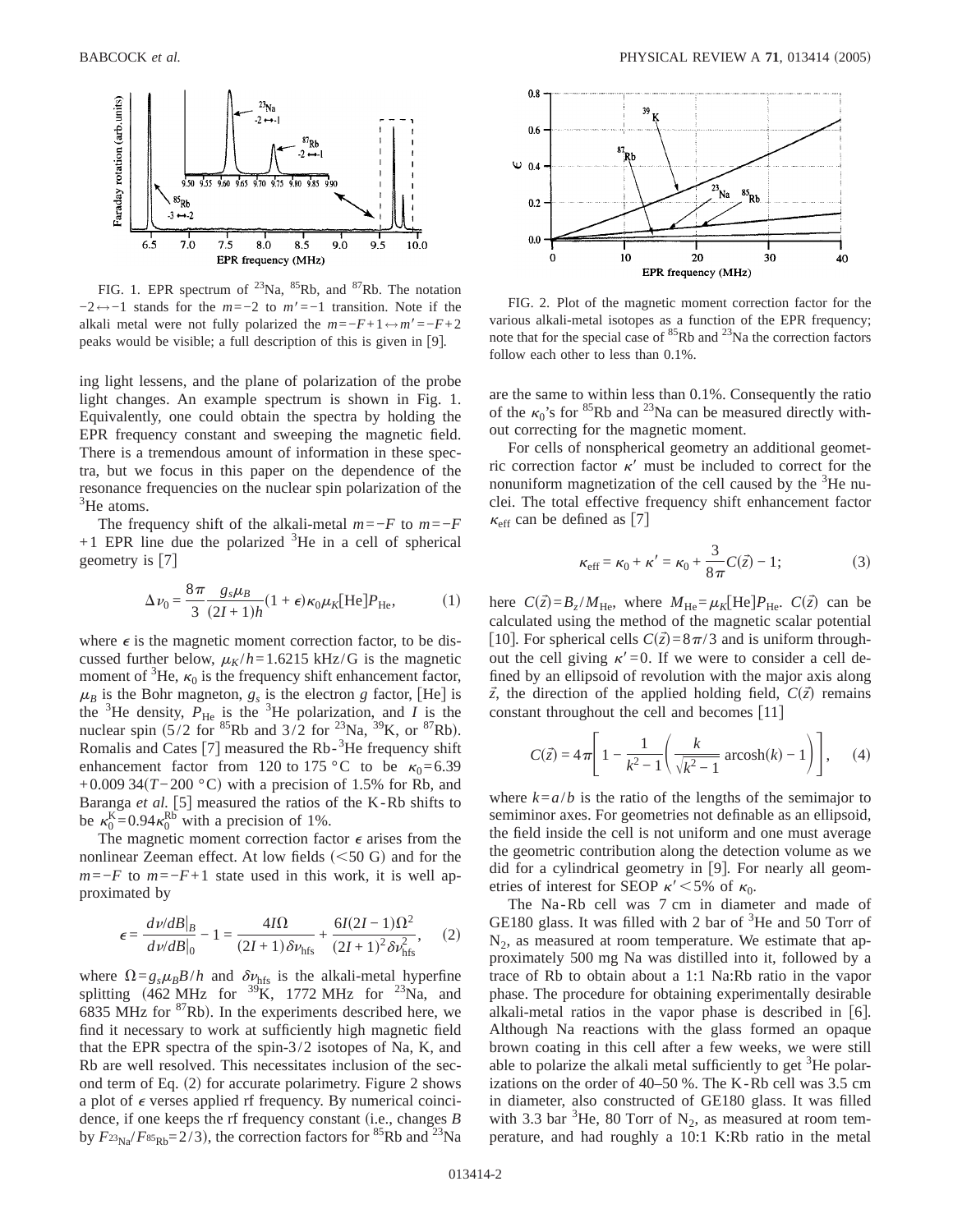

FIG. 3. Typical EPR frequency data for a series of four AFP reversals for  $85Rb$  followed by  $41K$ . The break in the graph indicates the pause to take FID data and to change the field from 21 G for the Rb data to 14 G for the K data.

phase to obtain approximately a 1.5:1 K:Rb ratio in the vapor phase. In this cell we could obtain as high as  $75-80\%$ <sup>3</sup>He polarization. We also had a twin 3.5-cm-diameter pure Rb cell that we used for additional Rb frequency shift measurements at temperatures below 200 °C.

We measure the frequency shifts by using a 9–14 MHz voltage controlled oscillator (Connor-Winfield model No. PL14R3) to drive a rf coil which was locked to the EPR frequency using a simple proportional-integral feedback circuit with a lock-in output to create a dispersion signal. The  $3$ He spin was then reversed (from spin up to spin down, or vice versa) using adiabatic fast passage (AFP), while recording the EPR frequency using a digital counter. Note that the corresponding total frequency difference of the monitored EPR peak is  $2\Delta\nu_0$  because the <sup>3</sup>He polarization is being changed from  $+P_{\text{He}}$  to  $-P_{\text{He}}$ . The magnetic field was not stabilized for the experiment. There was a small loss of 0.5% per AFP reversal that was corrected for by taking four successive EPR spectra in rapid order, pausing between spectra for about 20 s to acquire frequency data and to perform AFP to reverse the  ${}^{3}$ He spins. Figure 3 shows a typical data set. The absolute value of the difference in frequency between adjacent EPR spectra  $\left[\Delta \nu(N)\right]$  was taken and plotted versus the counting number of the AFP reversal  $(N)$ . These data were then fitted to the function

$$
\Delta \nu(N) = 2\Delta \nu_0 \left[ 1 - \left( N - \frac{1}{2} \right) \varepsilon \right]
$$
 (5)

to extrapolate the initial frequency shift value  $\Delta v_0$ . This fit function results from the first-order terms of an expansion about  $\varepsilon = 0$  for the loss between two adjacent spectra. We note that the AFP loss coefficient  $\varepsilon$  determined from the EPR spectra was in agreement with NMR free induction decay (FID) data taken directly before and after the spectra. The spectra of both alkali metals  $(Na-Rb)$  or  $K-Rb)$  were taken in rapid succession for each temperature with FID data taken in between. The values of  $\Delta v_0$  were then normalized using the FID amplitudes taken directly before the respective EPR scan. A sample of the data is shown in Fig. 4.

Typical values of the measured frequency shifts  $\Delta \nu(N)$ ranged from around 12 kHz for the  $^{23}$ Na and 16 kHz for the  ${}^{87}$ Rb in the Na-Rb cell and 30–60 kHz for the  ${}^{39}$ K and  ${}^{87}$ Rb in the K-Rb cell. We chose a field high enough that the



FIG. 4. Difference of the adjacent EPR frequencies of the AFP reversals shown in Fig. 3 with fits to determine the initial value of the frequency shift  $\Delta \nu$ . Note that the scatter in the data is caused by field fluctuations.

differential Zeeman splitting of the *I*=3/2 isotopes was greater than the EPR shifts, and high enough to give adequate resolution of the spectra  $(>100 \text{ kHz})$ . We found a field of 14 G corresponding to an unshifted EPR frequency of 9.8 MHz to be more than adequate. Figure 1 shows a typical EPR spectrum for our Na-Rb cell.

In order to measure the temperature dependence of  $\kappa_0$  for Rb, we first verified that the polarization measurement via the NMR FID amplitude was a temperature-independent reference. We placed a high-*Q* FID pickup coil outside of our oven, approximately 2 cm away from the cell, and cooled it so that its temperature remained constant. We then looked for any cell temperature dependence by quickly changing the temperature of the cell from 350 °C down to 150 °C and back up to 350  $\degree$ C in 50  $\degree$ C steps and observing the FID amplitude at each step. This process took a total time of less than 1.5 h. Note the Na-Rb cell used for this measurement had a  ${}^{3}$ He wall relaxation time constant of 254 h, so by polarizing the <sup>3</sup>He in this cell to its maximum value and maintaining constant alkali-metal polarization by optical pumping (as monitored via rf spectroscopy), we were able to ensure that the <sup>3</sup>He polarization did not vary significantly during this measurement. The initial and final FID amplitudes at 350 °C were equal within the statistical errors. We determined the FID amplitudes to have a temperature coefficient of  $0.0\% \pm 0.5\%$  from 150 to 350 °C, limited by the uncertainty in the NMR pulses themselves.

The absolute temperature of the cell was measured directly with a calibrated optical pyrometer 20 cm above the cell. The optical pyrometer (Exergen model No. Irt/c.10) was calibrated with an Omega WT-J thermocouple which was temporarily placed on the cell under the same conditions as during optical pumping for the calibration. The thermocouple was removed for the actual optical pumping.

After completing the data set with each cell we normalized the Rb frequency shifts to the FID amplitudes and fitted the result as a function of temperature. We then used the well tested value of  $\kappa_0^{\text{Rb}}$  given by [7] to scale the value of our fit at 170 °C. We note that this calibration automatically compensates for any errors in the <sup>3</sup>He polarization introduced by the uncertainty in the  ${}^{3}$ He density by solving for the product of all of the constants in Eq.  $(1)$ . Once the Rb frequency shifts were determined over our entire temperature range, we then solved for the frequency shifts for Na and K. We did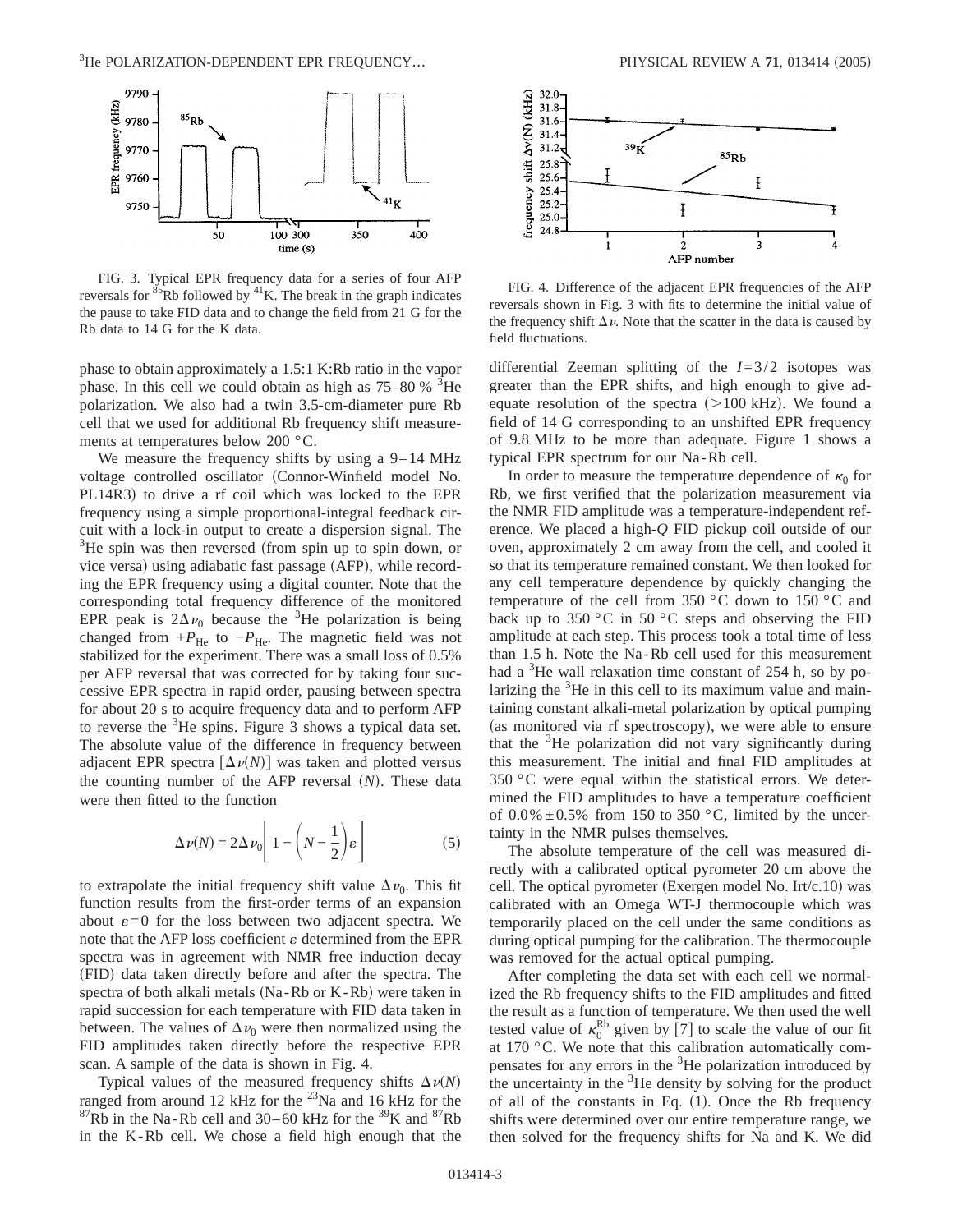

FIG. 5. Experimental results for the determination of  $\kappa_0$  as a function of temperature. The top line is  ${}^{85}$ Rb, the middle line is  ${}^{39}$ K, and the bottom line is  $^{23}$ Na. The dotted line with error (shaded region) is the previous measurement of  $\kappa_0$  for lower temperatures by Romalis and Cates [7].

this by normalizing the Na and K shifts to the FID amplitudes, correcting for  $\epsilon$  and *I*, and taking the ratios of these shifts to those of the normalized Rb shifts at the same temperature. The data from these measurements are shown in Fig. 5. The fit values for Rb, K, and Na from this work are given below;

$$
\kappa_0^{\rm Rb} = 6.39 + 0.009 \; 14[T - 200(^\circ \text{C})],\tag{6}
$$

$$
\kappa_0^{\text{K}} = 5.99 + 0.0086[T - 200(°\text{C})],\tag{7}
$$

$$
\kappa_0^{\text{Na}} = 4.84 + 0.009 \ 14[T - 200(\text{°C})].\tag{8}
$$

The fit of the Rb data indicates that the temperature coefficient for  $\kappa_0^{\text{Rb}}$  is consistent with the value of [7] up to 350 °C. Also we note that the values of the ratios of  $\kappa_0^{Na}$  and  $\kappa_0^{\rm K}$  to  $\kappa_0^{\rm Rb}$  given in Table I agree very well with the theoretical predictions of  $[12]$  at 100 °C, and with prior measurements of  $\lceil 5 \rceil$  under optical pumping conditions. The values of the EPR frequency shifts for several of the alkali-metal– noble-gas pairs have been previously measured  $[7,8,13]$  with results summarized in Table II.

The statistical errors for the values of the  $\kappa_0$ 's at 200 °C are 1% for  $^{23}$ Na and 0.5% for  $^{39}$ K. The statistical errors in the temperature coefficients  $\kappa'_0$  are 6% for <sup>23</sup>Na, 15% for <sup>39</sup>K, and  $2\%$  for  ${}^{85}$ Rb. The fractional errors in the temperature dependence are larger for  $^{23}$ Na and  $^{39}$ K for statistical reasons, but since the temperature dependence represents only a

TABLE I. Ratios of the experimental and theoretical <sup>3</sup>He frequency shift enhancement factors. The 100 °C experimental values are extrapolated from the measured temperature dependence.

|                                    | Temperature<br>$({}^{\circ}C)$ | $\kappa_0^{\text{Na}}/\kappa_0^{\text{Rb}}$ | $\kappa_0^{\text{K}}/\kappa_0^{\text{Rb}}$ |
|------------------------------------|--------------------------------|---------------------------------------------|--------------------------------------------|
| Walker $\lceil 12 \rceil$ (theory) | 100                            | 0.74                                        | 0.97                                       |
| This work                          | 100                            | $0.696 + 0.016$                             | $0.938 + 0.024$                            |
| This work                          | 200                            | $0.739 + 0.007$                             | $0.937 + 0.005$                            |
| Baranga <i>et al.</i> [5]          | 200                            |                                             | $0.94 + 0.01$                              |

TABLE II. Known experimental values of  $\kappa_0$  and known temperature coefficients  $\kappa_0'$  with theoretical calculations of Walker [12] at 100 °C. Here the  $\kappa_0$  for a particular temperature is given by  $\kappa_0(T) = \kappa_0(T_{\text{ref}}) + \kappa_0'(T - T_{\text{ref}})$  where the reference temperature of the measurement,  $T_{\text{ref}}$ , is given in parentheses.

| Pair                                            | $\kappa_0$                     | $\kappa_0'$           | Theory <sup>a</sup> |
|-------------------------------------------------|--------------------------------|-----------------------|---------------------|
| NaHe <sup>b</sup>                               | $4.72 \pm 0.09$ (200 °C)       | $0.00914 \pm 0.00056$ | 6.5                 |
| KHe <sup>c</sup>                                | 6.01 ± 0.11 (200 $^{\circ}$ C) |                       | 8.5                 |
| $\rm{KHe}^b$                                    | $5.99 \pm 0.11$ (200 °C)       | $0.0086 \pm 0.0020$   | 8.5                 |
| $\mathrm{Re}\mathrm{He}^{\mathrm{d}}$           | 6.15 ± 0.09 (175 °C)           | $0.00934 \pm 0.00014$ | 8.8                 |
| $RbHe^b$                                        |                                | $0.00916 \pm 0.00026$ | 8.8                 |
| RbNe <sup>e</sup>                               | $32.0 \pm 2.9$ (128 °C)        |                       | 38                  |
| $\operatorname{\text{\rm RbKr}}^{\text{\rm f}}$ | $270\pm95$ (90 °C)             |                       | 280                 |
| $\mathsf{RbXe}^\mathrm{f}$                      | 644±269 (80 °C)                |                       | 730                 |

 $a_{\text{Reference}}$  [12].

This work.

 ${}^{\text{c}}$ Reference [5].

 ${}^{d}$ Reference [7].

 $e^{\text{e}}$ Reference [13].  ${}^{t}$ Reference [8].

small fractional correction to  $\kappa_0$ , the error induced by using these values of  $\kappa_0$  over the measured temperature range is dominated by the errors in the  $\kappa_0$ 's themselves. The errors in the temperature coefficients are provided in order to allow one to estimate the error that would be introduced if one were to extrapolate far beyond the measured temperature range.

The sources of random error are the FID statistical error  $(0.5\%)$ , repeatability of the optical pyrometer  $(1\%)$ , and frequency shift statistical error  $(1\%)$ , which resulted mainly from field fluctuations. Possible systematic errors include the temperature calibration with the thermocouple  $(0.75\%)$ , error in the temperature dependence of the NMR FID amplitudes (0.5%), and calibration to the previous  $\kappa_0^{\text{Rb}}$  measurement  $(1.5\%)$  for a total of 1.8%. An important point about the methods used here is that the absolute He polarization and density cancel out in the  $\kappa_0$  ratio measurements, so no uncertainty arises from these sources.

The cells used in this work were nearly spherical, and  $\kappa'$ was taken to be zero. The diameters of the cells were measured to vary by less than 1 mm; thus for the K-Rb cell if one assumed it to be an ellipsoid of revolution the maximum error induced in the measurement of  $P_{\text{He}}$  would be 1.6%. For the Na-Rb cell this error would be 0.6%. Since our method relies on the measurement of the ratios of the frequency shifts for Na or K to those of Rb in the same cell, the systematic error induced in the measured value of  $\kappa_0$  by  $\kappa'$  $\neq$  0 is suppressed by  $(1-R)\kappa'$  where *R* is the ratio of  $\kappa_0^{\text{K}}$  or  $\kappa_0^{\text{Na}}$  to  $\kappa_0^{\text{Rb}}$ . Since  $R \approx 0.75$  for Na-Rb and  $R \approx 0.95$  for K-Rb the induced error in  $\kappa_0$  from this source becomes negligible.

An additional correction to  $\kappa'$  could also result from the volume of the cell's stem. For both of our cells the volume of the stem was small, less than  $1 \text{ cm}^3$ , for the Na-Rb cell and